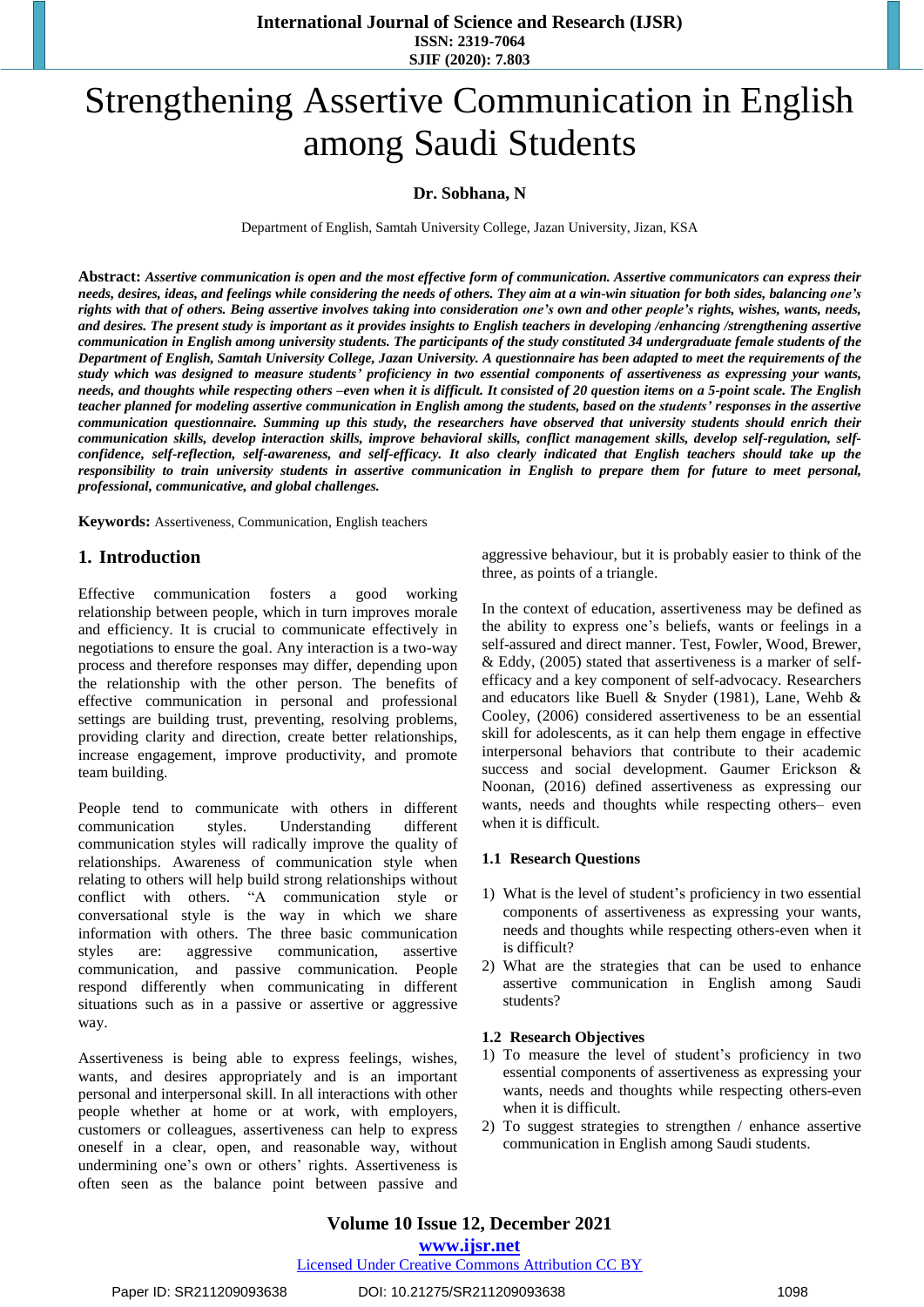## **1.3 Research Hypotheses**

- 1) There exists no significant association between the two essential components of assertiveness as expressing your wants, needs and thoughts while respecting others–even when it is difficult among Saudi students.
- 2) There exists no significant association between assertive communication and the strategies to develop assertive communication in English among Saudi students.

## **1.4 Research Significance**

In today's progressing world, we rely on sharing of information, resulting in greater emphasis being placed on having good communication skills. Learning a foreign language for professional communication is not only just acquisition of language skills but also encompasses a whole range of skills that include functional, interpersonal, and assertive communication skills required for the future world. The university environment should encourage future professionals to learn how to develop effective assertive communication skills. It helps university students to become more efficient in dealing with people, maintaining better relationships and reduces stress from tutors and administrators. If university students develop assertive communication skills, they will gain a better understanding of self-criticism and constructive criticism which helps them to perform to their full potential and start their career in a successful manner. The students in order to deliver and receive information quickly and accurately should be productive. As the saying goes, it is not what you say but how you say is what that counts. To communicate well is to understand and be understood. In fact, the present study is important as it provides insights to English teachers in developing assertive communication in English among university students.

## **2. Literature Review**

Shedding light on the contribution of some previous research is fundamental since it will help to suggest and propose solutions concerning the research problem.

#### **2.1 Theoretical Background**

Assertiveness has gained scholarly interest in the recent times. The concept of assertiveness has been interpreted by many researchers in different fields such as philosophy, sociology, psychology, and pedagogy. It has pointed out, the importance of assertiveness in English language teaching and learning as well as in developing student's communication skills. In the context of workplace, communication and assertiveness are regarded as important skills which will improve an individual's interpersonal relationships. Assertiveness will also have an impact on English faculty's communicative style. It would enable English language teachers to find ways to help students reach their fullest potential in English communication and is believed that it could improve the students' presentation skills (Yong, 2010). Assertiveness can be viewed in two different contexts – situational and personal. It is relevant to identify students' level of assertiveness in different contexts and their perception for future benefits.

#### **Situational context**

Assertiveness tends to be situation-specific in some people. They are assertive in terms of academic tasks. When given a task, they will insist on knowing the purpose of the task before execution. In other words, they are determined when it comes to task accomplishment, while may be less assertive in social contexts.

#### **Personal context**

Some people tend to be more assertive in terms of their interpersonal relationships with people in society i. e., in social contexts.

Assertiveness in different situations:

- One can be assertive without being authoritative or rude.
- People can be assertive in different situations like when they are speaking to their colleagues, asking someone to return what they have borrowed, dealing with housemates, communicating their feelings to their friends/ family.
- Assertiveness comes through one's experience that they learn, to adapt their behavior and model oneself. It can also be learnt from parents, teachers, friends, and media.
- People will be able to see differences in the words used, voice modulation, body language and the ultimate outcome of the communication by assertive communicators.
- Assertive behaviour includes:
- Being open in expressing wishes, thoughts and feelings and encouraging others to do likewise.
- Listening to the views of others and responding appropriately.
- Accepting responsibilities and being able to delegate to others.
- Regularly expressing appreciation of others for what they have done or are doing.
- Being able to admit to mistakes and apologise.
- Maintaining self-control and behaving as an equal to others.

[\(https://www.skillsyouneed.com/ps/assertiveness.html\)](https://www.skillsyouneed.com/ps/assertiveness.html)

#### **2.2 Related Studies**

Shedding light on the contribution of some previous researchers is fundamental since it will help to suggest and propose solutions concerning the research problem.

Lange, A. J, Jakubowski (1976) affirmed that psychologically, assertiveness means ability to assert personal rights and express personal opinions and feelings openly and directly respecting the rights of others. Zakahi, W. R. (1985) examined the relationship of assertiveness to communicative competence and communication satisfaction. The results indicated that assertiveness was related to communicative competence. Salter, Andrew (1996) was the founder of conditioned reflex therapy, an early form of behaviour therapy which emphasized assertive and expressive behaviour as the way to combat the inhibitory personality traits which Salter believed, were the underlying cause of most neuroses. Scollon, R and Scollons, S (2001) stated that involvement- independence parameters might canalize communication interaction among talk partners. They assumed that expression of "common opinion, belief,

## **Volume 10 Issue 12, December 2021 www.ijsr.net**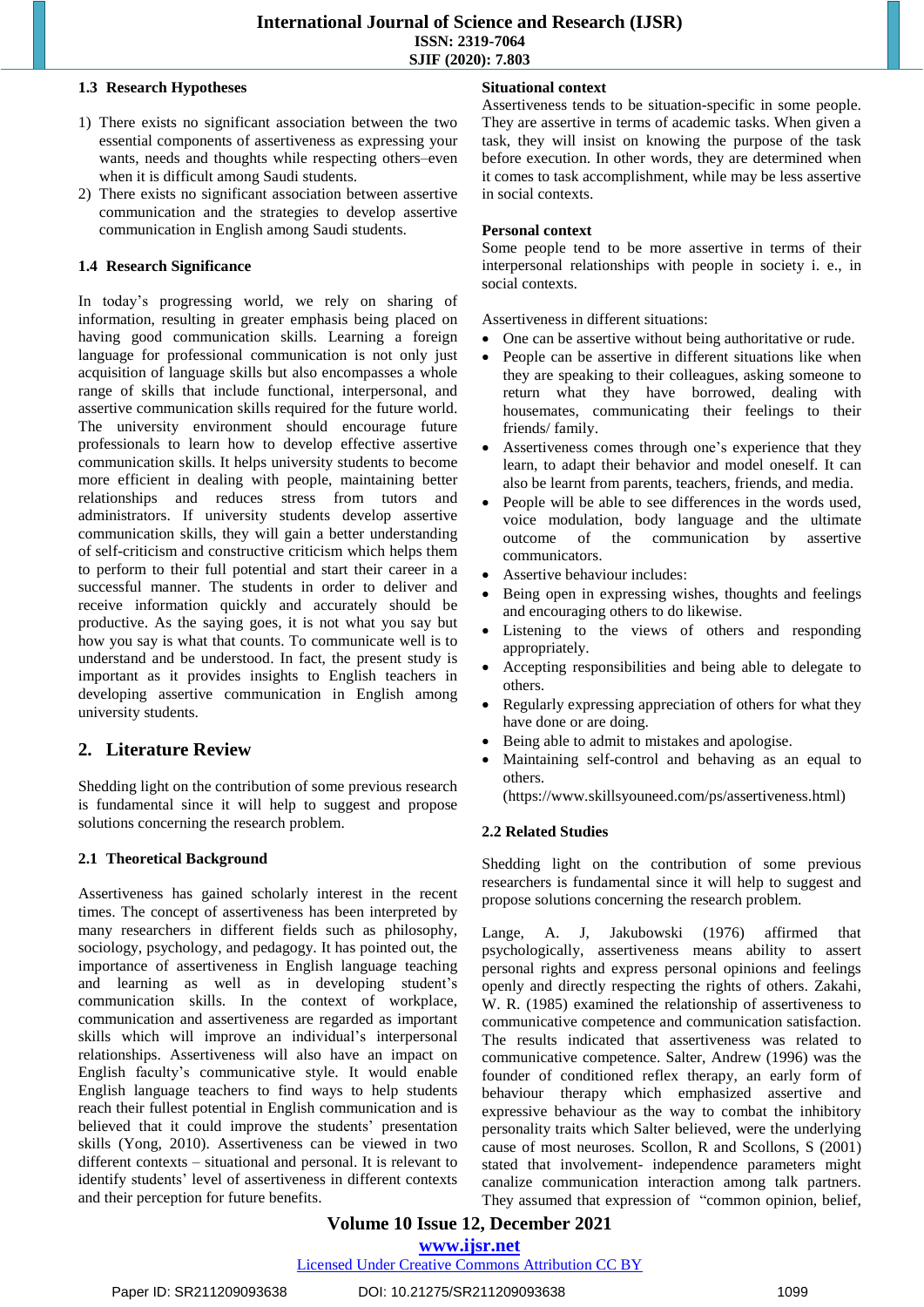attitude, knowledge and sympathy" "serve as examples of expressiveness and independence"*.* Thus, assertiveness concept is a subject matter for many researchers of communication and personality, who highlighted various aspects and elements associated with this concept depending on the goals and targets. William, T. O'Donohue (2008), proclaimed that "Assertive communication of personal opinions, needs, and boundaries has been conceptualized as the behavioural middle ground, lying between ineffective passive and aggressive responses". Such communication "emphasizes expressing feelings forthrightly, but in a way that will not spiral into aggression". Back, R, Back, K, and Michel, F (2008) distinguished assertive behaviour from dominating/aggressive and passive behaviour.

Khairul Anuar Rusli, Mohd Azrin Mohd Nasir, Nurashikin Amir Hamzah (2011) investigated to understand the relationship between interpersonal communication competence and assertive behaviour among secondary school students. The findings indicated a significant relationship between interpersonal communication competence and assertive behaviour. Nur'ain Balqis Haladina, Noor Aireen Ibrahima, Azizah Rajaba (2013) conducted a study which aimed to discover the level of assertiveness among undergraduates. It reported on two factors i. e. communicative competence and situations that may have a significant relationship on an individual's level of assertiveness. The findings indicated a high level of assertiveness but a significant difference in the level of assertiveness in different settings. Lopez, M. (2016) defined assertiveness as confidence (psychological property) as well as forth rightness and clarity (its linguistic expression) interms of asserting personal rights or advancing personal opinions. Acharya VA, Sharma PSVN, Nair S. (2016) expressed that assertiveness is an important communication skill that influences one's interpersonal relations. It is known to play a role in stress management, conflict resolution and developing a positive self-concept.

Galato Sitato (2018) examined the relationship between assertiveness and academic achievement motivation of adolescent students in selected secondary schools. Regarding relationship between assertiveness and academic achievement motivation, there was a statistically significant positive relationship between them. Additionally, it was found that there was a statistically significant positive relationship between parental educational status and assertiveness. E. Stolyarova, M. Fedotova, K. Prigozhina, A. Dmitrieva (2018) enunciated that teaching and learning assertiveness in the ESL classroom focused on the specific techniques, discourse activities, cultural differences and classroom interaction relevant to real life business situations will enhance assertive communication among the students. Claudia G, F et. al, (2018) conducted a descriptive and co relational study with the aim of knowing the relationship between level of assertiveness, academic performance and various components of anxiety in a sample of Mexican high school or secondary students, as well as exploring possible differences related to sex. Social skills in their most advanced form are aimed at solving any immediate problems of a situation while minimizing the likelihood of future problems. This is also known as assertiveness*,* a variable that can be related to academic performance and the level of anxiety in adolescents. Elena Mirela Samfira (2020) investigated and identified international and national universities which promote website interventions to develop their students' assertiveness.

## **2.3 Literature Gap**

The literature review indicated a plethora of studies have been undertaken to address the impact of assertiveness in communication among university students. The need of the hour is that future professionals should learn how to develop effective assertive communication skills in English. If university students develop assertive communication, they will gain a better understanding of the inter-relationship between assertiveness and communication, since it plays a key role in students' communication skills. All in all, the Saudi Arabian and international studies have shed light on how assertiveness influences the communication process among the students. Therefore, the present study was an ardent effort to fill the gap of literature by concentrating on the feasible aspects in developing assertive communication in English among university students.

## **3. Research Methodology**

Analytical and descriptive methods of quantitative research was used to measure student's proficiency in two essential components of assertiveness as expressing your wants, needs and thoughts while respecting others–even when it is difficult.

## **3.1 Design**

The present study measured the relationship between two essential components of assertiveness as expressing your wants, needs and thoughts while respecting others–even when it is difficult in terms of correlation. Since such a relationship is liable to be investigated through co relational tests, the study followed a co relational design which concentrated on studying the variables in relation to one another. Correlation is a statistical measure that indicates the extent to which two or more variables are related to each other. A positive correlation indicates the extent to which those variables increase or decrease in parallel, and a negative correlation indicates the extent to which one variable increases as the other decreases. It is zero correlation when there is no relationship between the variables.

## **3.2 Sample of the study**

The sample of the study constituted 34undergraduate female students of the Department of English, Samtah University College, Jazan University. The researchers made use of quota sampling which required the representative individuals who were ranging between the ages of 25 and 30.

## **3.3 Data gathering Instrument:**

The data gathering instrument was a Questionnaire which was adapted from one of the previous studies done by Gaumer Erickson, A. S. & Noonan, P. M. (2018) in a way to meet the requirements of the research study. The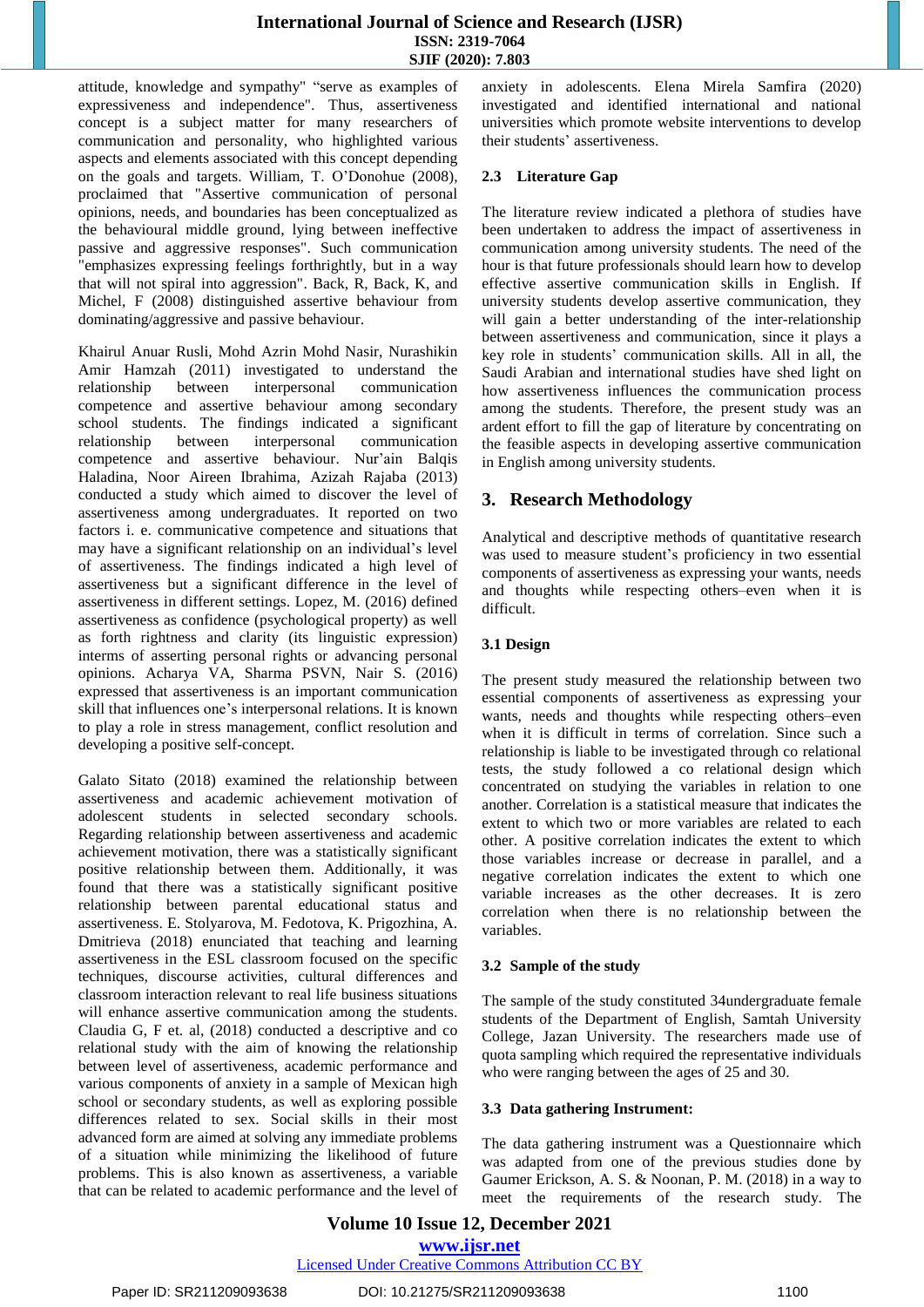questionnaire was designed to measure student's proficiency in two essential components of assertiveness as expressing your wants, needs and thoughts while respecting others– even when it is difficult. It consisted of 20 question items related to assertiveness on a 5-point scale. Some questions were framed negatively and therefore reverse scores were designated. Please refer to Appendix A1 for the Questionnaire.

#### **3.4 Data Collection**

The study was conducted in the Department of English, Samtah University College, Jazan University. The data was collected from 34undergraduate female students who were between the ages of 25-30 and they formed the sample of the study. An online survey questionnaire was administered to the female students of the Department of English to collect the data. The participants have been informed about the significance of the study. The investigator clarified the students' doubts, raised while giving their responses in the questionnaire.

#### **3.5 Data Analysis**

The data gathered from the participants was analysed. Chi square and correlation have been calculated.

## **4. Results**

The responses of the students in the Assertive communication questionnaire have been reported. The chi square values have been calculated based on the responses of participants:

#### **4.1 Responses of the Students in Assertive Communication Questionnaire**

|              | $\frac{1}{2}$ . Component 1. Express wants, needs and thoughts even when it is difficult (110 and 10 secrets) |                      |                |                          |                    |                   |                                                                                                                                                                  |                                   |              |
|--------------|---------------------------------------------------------------------------------------------------------------|----------------------|----------------|--------------------------|--------------------|-------------------|------------------------------------------------------------------------------------------------------------------------------------------------------------------|-----------------------------------|--------------|
| S. No        | <b>Statements</b>                                                                                             | Strongly<br>Disagree |                | Disagree Uncertain Agree |                    | Strongly<br>Agree | Total                                                                                                                                                            | Chi<br>Square                     | Significance |
| I.           | Express wants, needs and thoughts even when it is difficult (Positive score)                                  |                      |                |                          |                    |                   |                                                                                                                                                                  |                                   |              |
|              | I stand up for my friends if they are doing                                                                   | $\overline{4}$       | 3              | 13                       | 8                  | 6                 | 34                                                                                                                                                               |                                   |              |
| $\mathbf{1}$ | something I do not feel comfortable doing.                                                                    | 11.76                | 8.82           | 38.24                    | $\overline{23.53}$ | 17.65             | 100.00                                                                                                                                                           | 9.240                             | <b>NS</b>    |
|              | I speak up when someone is not respecting                                                                     | 9                    | 9              | 6                        | 7                  | 3                 | 34                                                                                                                                                               |                                   |              |
| $\mathbf{2}$ | my personal boundaries.                                                                                       | 26.47                | 26.47          | 17.65                    | 20.59              | 8.82              | 100.00                                                                                                                                                           | 3.650                             | <b>NS</b>    |
|              | I express my opinions, even if others disagree                                                                | 9                    | 4              | 4                        | 8                  | 9                 | 34                                                                                                                                                               |                                   |              |
| 3            | with me.                                                                                                      | 26.47                | 11.76          | 11.76                    | 23.53              | 26.47             |                                                                                                                                                                  | 3.940                             | <b>NS</b>    |
|              | If I disagree with my teacher, I talk to her                                                                  | 8                    | 12             | 4                        | $\overline{4}$     | 6                 | 34                                                                                                                                                               |                                   |              |
| 4            | about it.                                                                                                     | 23.53                | 35.29          | 11.76                    | 11.76              | 17.65             | 100.00<br>100.00<br>34<br>100.00<br>34<br>100.00<br>34<br>100.00<br>34<br>100.00<br>34<br>100.00<br>34<br>100.00<br>34<br>100.00<br>34<br>100.00<br>34<br>100.00 | 6.590                             | <b>NS</b>    |
|              | If a person has borrowed money and is                                                                         | 8                    | $\tau$         | $\overline{7}$           | 7                  | $\overline{5}$    |                                                                                                                                                                  |                                   |              |
| 5            | overdue in returning it, I will talk to the                                                                   |                      |                |                          |                    |                   |                                                                                                                                                                  | 0.710                             | <b>NS</b>    |
|              | person about it.                                                                                              | 23.53                | 20.59          | 20.59                    | 20.59              | 14.71             |                                                                                                                                                                  |                                   |              |
|              |                                                                                                               | 10                   | 4              | 8                        | 6                  | 6                 |                                                                                                                                                                  | 3.060                             | <b>NS</b>    |
| 6            | I am able to tell people how I am feeling.                                                                    | 29.41                | 11.76          | 23.53                    | 17.65              | 17.65             |                                                                                                                                                                  |                                   |              |
|              | If I do not like the way someone is being                                                                     | 3                    | 1              | $\overline{\mathbf{5}}$  | 10                 | 15                |                                                                                                                                                                  |                                   | $***$        |
| 7            | treated, I speak up about it.                                                                                 | 8.82                 | 2.94           | 14.71                    | 29.41              | 44.12             |                                                                                                                                                                  |                                   |              |
|              |                                                                                                               | 3                    | $\mathfrak{D}$ | 6                        | 11                 | 12                |                                                                                                                                                                  | 18.940<br>12.180                  | $\ast$       |
| 8            | I speak up about things I really care about.                                                                  | 8.82                 | 5.88           | 17.65                    | 32.35              | 35.29             |                                                                                                                                                                  |                                   |              |
| I.           | Express wants, needs and thoughts even when it is difficult (Negative score)                                  |                      |                |                          |                    |                   |                                                                                                                                                                  |                                   |              |
|              |                                                                                                               |                      | 5              | 10                       | 5                  | 7                 |                                                                                                                                                                  |                                   |              |
| 9            | I often have a hard time saying "No".                                                                         | 20.59                | 14.71          | 29.41                    | 14.71              | 20.59             |                                                                                                                                                                  |                                   | <b>NS</b>    |
|              | When an argument is over, I often wish I                                                                      | 8                    | $\overline{c}$ | $\mathbf{1}$             | 10                 | 13                |                                                                                                                                                                  |                                   | $**$         |
| 10           | would have said what was really on my mind.                                                                   | 23.53                | 5.88           | 2.94                     | 29.41              | 38.24             |                                                                                                                                                                  |                                   |              |
|              | I tend to just go along with what everyone                                                                    | 13                   | 6              | 7                        | 4                  | 4                 |                                                                                                                                                                  |                                   |              |
| 11           | else wants instead of stating my own                                                                          |                      |                |                          |                    |                   |                                                                                                                                                                  | 8.060                             | <b>NS</b>    |
|              | thoughts.                                                                                                     | 38.24                | 17.65          | 20.59                    | 11.76              | 11.76             |                                                                                                                                                                  |                                   |              |
|              | I sometimes avoid asking questions for fear                                                                   | 4                    | 4              | 6                        | 9                  | 11                |                                                                                                                                                                  |                                   |              |
| 12           | of sounding stupid.                                                                                           | 11.76                | 11.76          | 17.65                    | 26.47              | 32.35             |                                                                                                                                                                  |                                   | <b>NS</b>    |
|              | I tend to bottle up my emotions rather than                                                                   | 6                    | 4              | 9                        | 4                  | 11                |                                                                                                                                                                  | 2.470<br>15.710<br>5.710<br>5.710 |              |
| 13           | talk about my feelings.                                                                                       | 17.65                | 11.76          | 26.47                    | 11.76              | 32.35             |                                                                                                                                                                  |                                   | <b>NS</b>    |
|              | Note: NS = Not significant, $* =$ significant at 5 per cent, $** =$ significant at 1 percent                  |                      |                |                          |                    |                   |                                                                                                                                                                  |                                   |              |

**Table 1:** Component 1: Express wants, needs and thoughts even when it is difficult (+ve and-ve scores)

#### **Table 2:** Component 2: Respect others even when it is difficult (+ve and-ve scores)

| S.<br>No | <b>Statements</b>                                         | Strongly<br>Disagree |      | Disagree Uncertain Agree |       | Strongly<br>Agree | Total  | Chi<br>Square | Significance |
|----------|-----------------------------------------------------------|----------------------|------|--------------------------|-------|-------------------|--------|---------------|--------------|
| II.      | Respect others even when it is difficult (Positive score) |                      |      |                          |       |                   |        |               |              |
|          | I am careful to avoid hurting other person's feelings,    |                      |      |                          |       | 18                | 34     | 28.650        | $***$        |
| 14       | even when I feel that I have been wrong.                  | 11.76                | 2.94 | 5.88                     | 26.47 | 52.94             | 100.00 |               |              |
| 15       | I avoid attacking someone's intelligence when I           |                      |      | 10                       |       | 12                | 34     | 12.760        | $*$          |
|          | disagree with their ideas.                                | 8.82                 | 2.94 | 29.41                    | 23.53 | 35.29             | 100.00 |               |              |
| 16       | I listen to other person's opinions, even if I disagree   |                      |      |                          | 10    | 15                | 34     | 18.060        | $***$        |
|          | with them.                                                | 5.88                 | 8.82 | 11.76                    | 29.41 | 44.12             | 100.00 |               |              |

## **Volume 10 Issue 12, December 2021**

## **www.ijsr.net**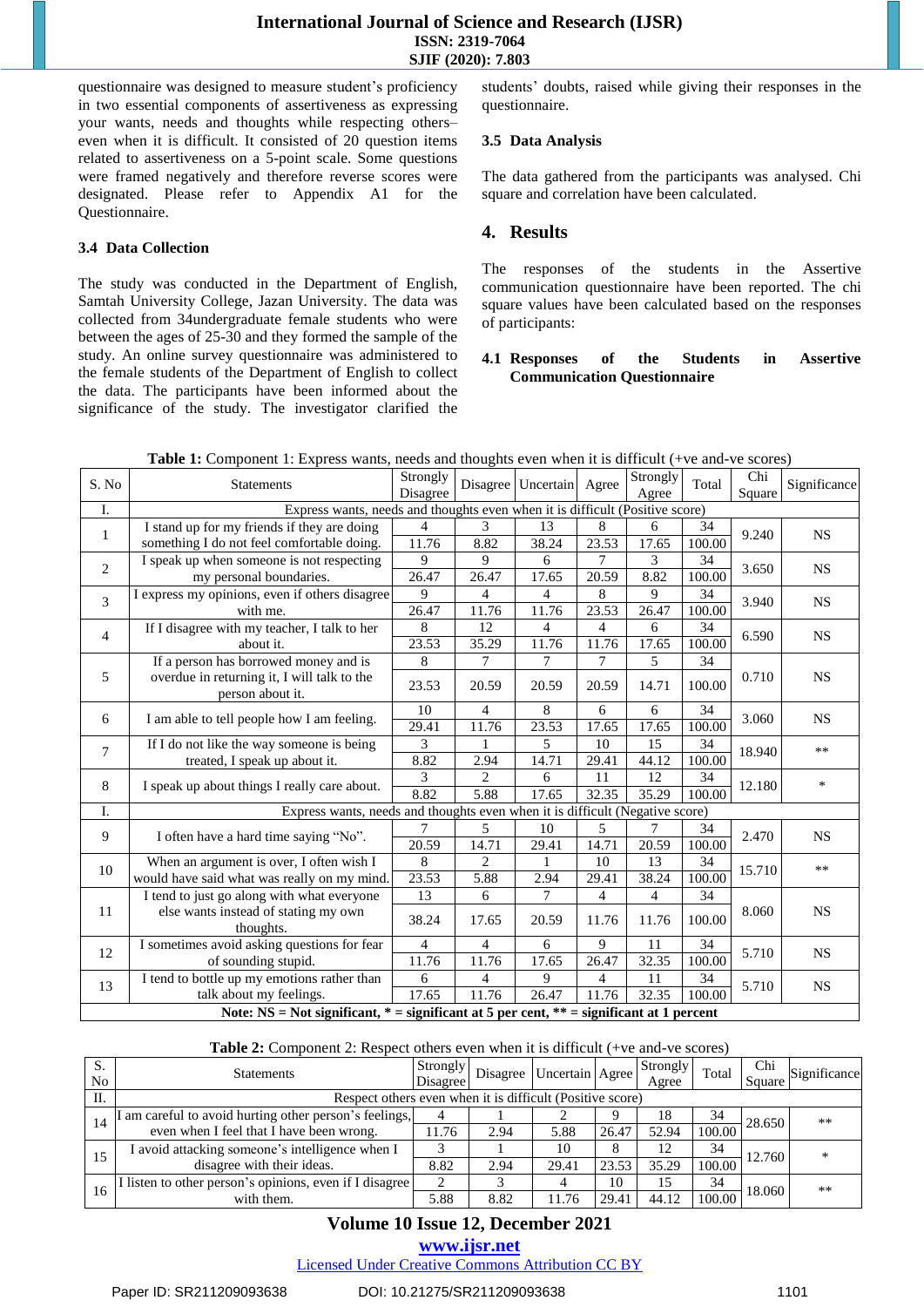| 17                                                | In disagreements, I make sure that I understand                                              |       |       |       | 10    | 10           | 34     | 9.240  | NS        |
|---------------------------------------------------|----------------------------------------------------------------------------------------------|-------|-------|-------|-------|--------------|--------|--------|-----------|
|                                                   | other points of view.                                                                        | 8.82  | 5.88  | 26.47 | 29.41 | 29.41        | 100.00 |        |           |
| In discussions, I communicate that I am listening |                                                                                              | 4     |       |       |       | 18           | 34     | 23.940 | $***$     |
| 18                                                | through body language.                                                                       |       | 5.88  | 14.71 | 14.71 | 52.94        | 100.00 |        |           |
| 19                                                | Even in an argument, I do not interrupt the other                                            |       |       | 12    |       | 10           | 34     | 9.240  | <b>NS</b> |
|                                                   | person.                                                                                      | 14.71 | 11.76 | 35.29 | 8.82  | 29.41        | 100.00 |        |           |
| П.                                                | Respect others even when it is difficult (Negative score)                                    |       |       |       |       |              |        |        |           |
| 20                                                | I have a hard time controlling my emotions when I                                            |       |       | δ     |       | <sub>n</sub> | 34     | 2.180  | NS.       |
|                                                   | disagree with someone.                                                                       | 20.59 | 11.76 | 23.53 | 26.47 | 17.65        | 100.00 |        |           |
|                                                   | Note: NS = Not significant, $* =$ significant at 5 per cent, $** =$ significant at 1 percent |       |       |       |       |              |        |        |           |

## **5. Discussion**

The responses of the students in the Assertive communication questionnaire have been reported in Table 1 and Table 2. The chi square values have been calculated based on the responses of participants and have been interpreted/discussed.

**Table 1:** Component 1: Express wants needs and thoughts (+ ve and-ve scores)

#### **Chi square values for Positive statements**

Chi square values for 1 to 6 items have been 9.240, 3.650, 3.940, 6.590, 0.710 and 3.060 respectively and not significant at 0.01 level. Chi square value for item 7 has been 18.940 and is significant at 1%. Chi square value for item 8 has been 12.180 and is significant at 5%.

#### **Chi square value for Negative statements**

Chi square value for item 9 has been 2.470 and is not significant at 0.01 level. Chi square value for item 10 has been 15.710 and is significant at 1%. Chi square values for items 11 to 13 have been 8.060, 5.710 and 5.710 respectively and are not significant at 0.01 level.

| S.No | <b>Statements</b>                                                                                  | <b>Strongly</b><br><b>Disagree</b> | <b>Disagree</b> | Uncertain      | Agree | <b>Strongly</b><br>Agree | <b>Total</b> | Chi<br><b>Square</b> | <b>Significance</b> |  |
|------|----------------------------------------------------------------------------------------------------|------------------------------------|-----------------|----------------|-------|--------------------------|--------------|----------------------|---------------------|--|
| II.  | Respect others even when it is difficult (Positive score)                                          |                                    |                 |                |       |                          |              |                      |                     |  |
|      | I am careful to avoid                                                                              | 4                                  | 1               | $\overline{2}$ | 9     | 18                       | 34           |                      |                     |  |
| 14   | hurting other person's<br>feelings, even when I feel<br>that I have been wrong.                    | 11.76                              | 2.94            | 5.88           | 26.47 | 52.94                    | 100.00       | 28.650               | $**$                |  |
|      | I avoid attacking someone's                                                                        | 3                                  | $\mathbf{1}$    | 10             | 8     | 12                       | 34           |                      | $\ast$              |  |
| 15   | intelligence when I disagree<br>with their ideas.                                                  | 8.82                               | 2.94            | 29.41          | 23.53 | 35.29                    | 100.00       | 12.760               |                     |  |
| 16   | I listen to other person's                                                                         | $\overline{2}$                     | 3               | 4              | 10    | 15                       | 34           | 18.060               | $***$               |  |
|      | opinions, even if I disagree<br>with them.                                                         | 5.88                               | 8.82            | 11.76          | 29.41 | 44.12                    | 100.00       |                      |                     |  |
|      | In disagreements, I make                                                                           | 3                                  | 2               | 9              | 10    | 10                       | 34           | 9.240                | <b>NS</b>           |  |
| 17   | sure that I understand other<br>points of view.                                                    | 8.82                               | 5.88            | 26.47          | 29.41 | 29.41                    | 100.00       |                      |                     |  |
|      | In discussions, I<br>communicate that I am                                                         | 4                                  | 2               | 5              | 5     | 18                       | 34           |                      |                     |  |
| 18   | listening through body<br>language.                                                                | 11.76                              | 5.88            | 14.71          | 14.71 | 52.94                    | 100.00       | 23.940               | $***$               |  |
| 19   | Even in an argument, I do<br>not interrupt the other<br>person.                                    | 5                                  | $\overline{4}$  | 12             | 3     | 10                       | 34           | 9.240                | <b>NS</b>           |  |
|      |                                                                                                    | 14.71                              | 11.76           | 35.29          | 8.82  | 29.41                    | 100.00       |                      |                     |  |
| II.  | Respect others even when it is difficult (Negative score)                                          |                                    |                 |                |       |                          |              |                      |                     |  |
| 20   | I have a hard time                                                                                 | 7                                  | 4               | 8              | 9     | 6                        | 34           |                      |                     |  |
|      | controlling my emotions<br>when I disagree with<br>someone.                                        | 20.59                              | 11.76           | 23.53          | 26.47 | 17.65                    | 100.00       | 2.180                | <b>NS</b>           |  |
|      | ** = significant at 1 percent<br>$*$ = significant at 5 per cent,<br>Note: $NS = Not$ significant, |                                    |                 |                |       |                          |              |                      |                     |  |

|  | Table 2: Component 2: Respect others (+ve and-ve scores) |
|--|----------------------------------------------------------|
|  |                                                          |

#### **Chi square values for Positive statements**

Chi square value for item 14 has been 28.650 and is significant at 1%. Chi square value for item 15 has been 12.760 and is significant at 5%. Chi square value for item 16 has been 18.060 and is significant at 1%. Chi square value for item 17 has been 9.240 and is not significant at 0.01 level. Chi square value for item 18 has been 23.940 and is significant at 1%. Chi square value for item 19 has been 9.240 and is not significant at 0.01 level.

#### **Chi square value for Negative statement**

Chi square value for item 20 has been 2.180 and is not significant at 0.01 level.

**Table 3:** Correlation between Component 1 v/s Component

|                                                    |       |       | r value   p value   significance |
|----------------------------------------------------|-------|-------|----------------------------------|
| Correlation between<br>Component 1 v/s Component 2 | 0.849 | 0.069 | NS                               |

## **Volume 10 Issue 12, December 2021**

**www.ijsr.net**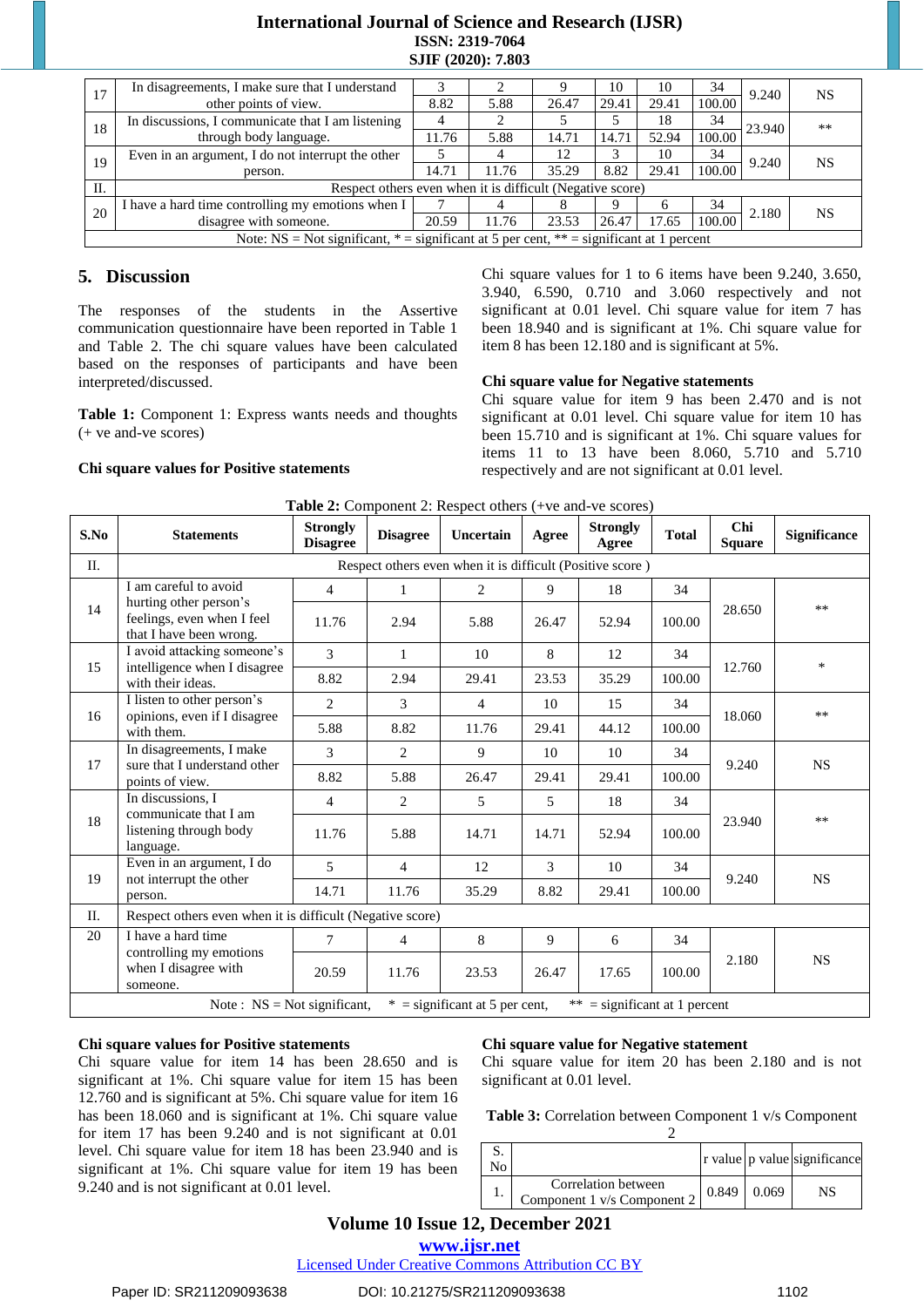From the Table: 3 above, it is evident that r value is 0.849 and p value is 0.069. It can be interpreted that correlation is not significant at 0.01 level and there is a no relationship between Component 1 v/s Component 2. It is evident that majority of the students do not have assertive communication in English. Thus, the null hypothesis formulated that "there exists no significant association between the two essential components of assertiveness as expressing your wants, needs and thoughts while respecting others–even when it is difficult among Saudi students" has been accepted.

As the research questions and objectives were stated earlier, the research hypotheses were developed to address the feasible nexus between the two essential components of assertiveness as expressing your wants, needs and thoughts while respecting others–even when it is difficult, among Saudi students. The first research question was to know the level of student's proficiency in two essential components of assertiveness as expressing your wants, needs and thoughts while respecting others–even when it is difficult. The first research objective has been achieved by measuring the level of student's proficiency in two essential components of assertiveness as expressing your wants, needs and thoughts while respecting others–even when it is difficult, and the null hypothesis has been accepted.

The second research question was, to know what strategies could be used to develop assertive communication in English among Saudi students. The second research objective has been achieved by suggesting strategies to develop assertive communication in English among Saudi students. It is evident from the correlation values between Component 1 v/s Component 2 that the correlation is not significant. Thus, the null hypothesis formulated that "there exists no significant association between assertiveness and the strategies to develop assertive communication in English among Saudi students", has been accepted.

It is noteworthy that the findings of the present study overlap with what have been examined by earlier researchers. The findings have been in line with the research studies of Lange, A. J, Jakubowski (1976), Zakahi, W. R. (1985), Scollon, R and Scollons, S (2001) William, T. O'Donohue (2008), Khairul Anuar Rusli1, Mohd Azrin Mohd Nasir, Nurashikin Amir Hamzah (2011), Nur'ain Balqis Haladina, Noor Aireen Ibrahima, Azizah Rajaba (2013), E. Stolyarova, M. Fedotova, K. Prigozhina, A. Dmitrieva (2018) and Claudia G, F et. al., (2018) proclaimed that assertiveness is a crucial factor in the process of communication and displayed its impact on the other variables.

The findings of Nur'ain Balqis Haladina, Noor Aireen Ibrahima, Azizah Rajaba (2013) reported on two factors (communicative competence and situations) which indicated a high level of assertiveness but a significant difference in the level of assertiveness in different settings. The results of Zakahi, W. R. (1985) specified that assertiveness was related to communicative competence. The findings of Khairul Anuar Rusli, Mohd Azrin Mohd Nasir, Nurashikin Amir Hamzah (2011) indicated a significant relationship between interpersonal communication competence and assertive behaviour among secondary school students. Galato Sitato (2018) recorded that positive relationship between assertiveness and academic achievement motivation is statistically significant. The results of Claudia G, F et. al., (2018) outlined that assertiveness is a variable that is related to academic performance and the level of anxiety in adolescents. Acharya VA, Sharma PSVN, Nair S. (2016) results recommended that assertiveness is an important communication skill that influences one's interpersonal relations. E. Stolyarova, M. Fedotova, K. Prigozhina, A. Dmitrieva (2018) suggested that teaching and learning assertiveness in the ESL classroom will enhance assertive communication among the students.

The statistical findings based on the students' responses in the Assertive communication questionnaire indicated that majority of the students do not have assertive communication in English and the level of assertiveness was not satisfactory among the university students. Hence, the teacher planned for an intervention program like modeling assertive communication in English among students.

## **5.1 Modelling Assertive Communication in English**

[Kristin](https://www.edutopia.org/profile/kristin-stuart-valdes) Stuart Valdes (2018) has suggested modeling assertiveness among students. The teacher has to enhance instructional practices by determining which characteristics of assertive, aggressive, and passive are most prevalent in the students and then, reinforcing the importance of assertiveness. The teacher has to combine the targeted instruction with guided and independent practice and alter instruction accordingly. This allows teachers to engage in a process of data-driven decision making in order to increase their students' fundamental ability to confidently express their wants, needs and opinions while respecting others-even when the situation or topic is difficult. The students who lack assertiveness skills may hesitate to share their thinking openly or ask clarifying questions when they are confused in a classroom. The teachers should boost their students' assertiveness skills and their own by teaching some simple communication techniques that can be used in and out of the classroom. After introducing and discussing the assertiveness techniques, students should be engaged in roleplays to give them a chance to practice them. They should present various problems, brainstorm about assertiveness techniques usefulness, and then allow students to role-play and evaluate the effectiveness of their choice. They should suggest few sample phrases of language of assertiveness to the students to express their points of view assertively in different situations.

## **5.2 Creating scenarios to suggest strategies to enhance Assertive Communication in English among students:**

[Kristin](https://www.edutopia.org/profile/kristin-stuart-valdes) Stuart Valdes (2018) has suggested strategies to enhance assertive communication in English among students.

**i) Saying 'No' politely**: Sometimes students or teachers may feel stressed to go along with other fellow mates' ideas or invitations. For example-"Do you want to share my project?" and/or "Do you want to co-plan this lesson?". Such invitations may cause anxiety if one wants to decline the idea. To respond assertively to such requests is to say 'No'

## **Volume 10 Issue 12, December 2021 www.ijsr.net** Licensed Under Creative Commons Attribution CC BY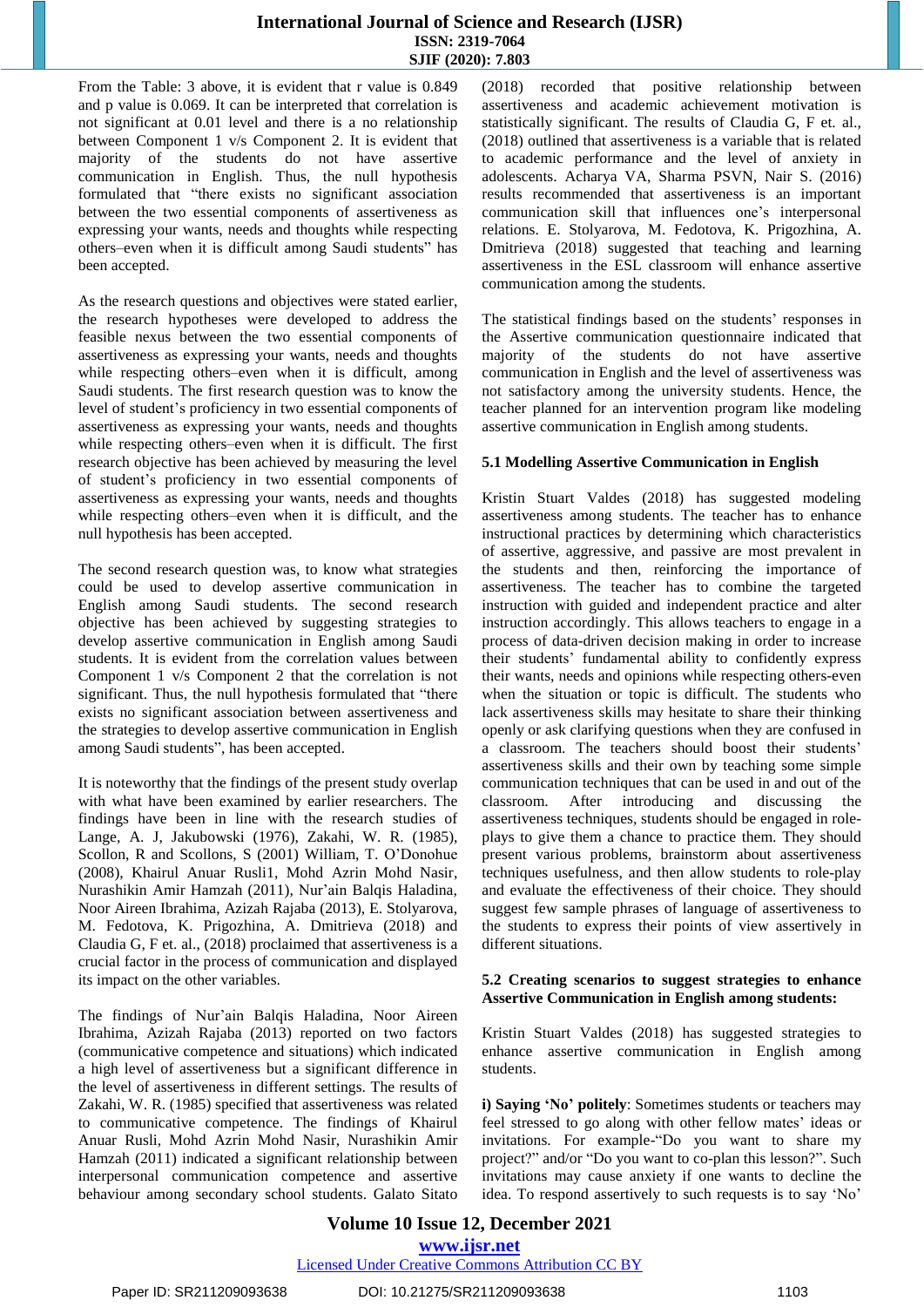politely. One might say, with a smile, "Thanks for asking me, but I'm not interested" or a simple "No, thanks".

**ii) Setting a boundary**: It is a common thing that students are asked by their peers to do things that are outside their comfort zone, such as "Will you let me cut in line?" or "Can I copy off your paper?" An assertive technique for responding to such invitations is to set a clear and firm boundary or borderline by saying, "No, I'm not comfortable with that. " They can simply set a clear borderline and hold to it.

**iii) Requesting for some thinking time**: People sometimes ask questions that one is not ready to answer. One might need more information, a chance to weigh other options, or time to reflect on feelings about the situation. An assertive technique for responding to such questions is to ask for some thinking time: "I'm not sure how to answer that right now. Can I get back to you later today?" A key point to ask for the amount of time we need, whether it is later the same day or some other.

**iv) Stating one's needs:** It sometimes happens that people ignore or disrespect others' needs. If one recognizes this, one can address the problem by stating one's needs in a polite way. For example, a student might say to a peer, "I need space to hang my coat in the closet." And a student might say to a teacher, "Could you please repeat that? I need to hear the directions again".

**v) Using an "I feel" messages**: Sometimes with friends, teachers, and colleagues who care about them, students and teachers can use an "I feel" message to assertively communicate their feelings and emotional needs. A student may say to a friend, "I feel sad when you cancel our plans, because I love to socialize with you. " This gives the friend a chance to understand the speaker's feelings and try to oblige them.

Using phrases with "I"-Language of Assertiveness to "Express Points of View Assertively". (Student Health and Counselling Services, 2020).

#### **Statements using "I" – feeling messages**

- $\bullet$  I think………
- I feel……. . .
- I want……. . .

## **Statements of personal reference**

- This is the way I see it ......
- This is how I feel .....
- This is what it means to me ….
- $\bullet$  In my opinion  $\dots$ .

## **Statements of compromise**

- I would like to hear your views on……….
- I would like to hear your thoughts on……….
- I would like to understand your views on……….
- I am confused with your stand on……. . .
- Could you tell me about them?
- Would you tell me more about how you see the situation?
- How does the situation look like from your perspective?
- Take time to think…
- I think we are viewing the situation in two different perspectives.
- I would like to discuss this in an hour.

#### **Statements to acknowledge what others say**

- If I understand you correctly…….
- Your view is………, is that right?

#### **Statements to provide feedback**

- Is that what you meant?
- I heard you say……………, did I understand you correctly?

vi) **Knowing how to respond to aggression:** Sometimes when one communicates assertively, the other might give an aggressive response that might erode the value of one's feelings. The best thing to do in such a situation may be saying something like, "I think I communicated my thoughts clearly, so there's nothing more to talk about. "

**5.3 Practice Assertive Communication (**Student Health and Counselling Services, 2020).

#### **Express simple requests:**

- "May I have a copy of the syllabus?"
- "Can you (please) direct me to the Administrative office?"

#### **Express an opinion, thought or feeling:**

- "I thought today's lecture was really interesting!"
- "I felt anxious about the questions in the exam".

#### **Combine a simple request with an opinion, thought or feeling:**

 "Professor Sara, I enjoyed today's lecture, but I was (feeling) confused about the theoretical principles. Would you be able to review this with me?"

#### **Practice expressing more difficult feelings with "I feel …… messages" or the DESC approach**:

 Describe the situation, Express how you feel, Specific suggestions and/or compromises, Continued Communication or Consequences.

#### **Be mindful of the appropriate time, place, and manner you approach the listener:**

 For example, informing your roommate that you would like to discuss something at dinner is better than trying to share while he is otherwise busy.

#### **Aim for direct, appropriate eye contact when speaking to someone:**

 Direct eye contact when speaking to someone varies with cultures. Speak clearly and audibly without raising your voice, retaining normal expression of emotion. Remember that we also communicate by our behaviour, facial expressions, and voice tone!

# **Volume 10 Issue 12, December 2021**

## **www.ijsr.net**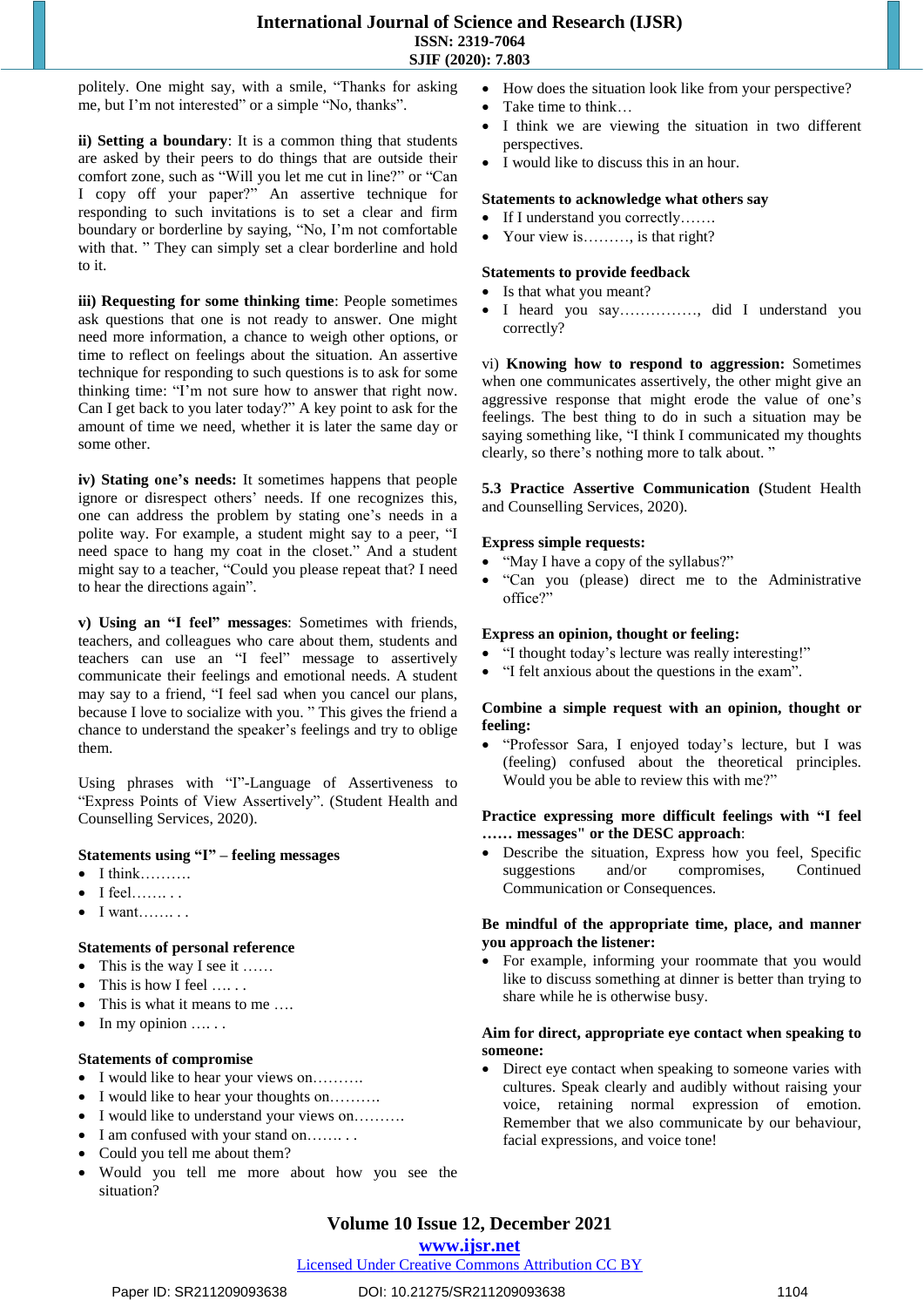**Create a hierarchy or steps from least intimidating situation to increasingly challenging situations where one may practice one's assertive skills:** 

Examples may be:

- Using a simple request,
- Asking a question during your instructor's office hours,
- Gaining everyone's confidence in the class with your affirmation or opinion on what another student just shared.

## **6. Conclusion**

English language teachers should take up the responsibility to train assertive communication in English among university students, to enhance students' outcomes. The students should enrich their communication skills, develop interaction skills, improve behavioral skills, conflict management skills, develop self-regulation, self-confidence, self-reflection, self-awareness and self-efficacy, ability to seek assistance and resist peer pressure. All students should develop an awareness of the benefits of assertive communication skills in English. They should be ready to acquire both verbal and non-verbal assertiveness skills, increase awareness of personal rights and employment requirements. This study clearly indicated that assertive communication in English should be developed among university students to prepare them for future personal, professional, communicative, and global challenges.

## **7. Acknowledgement**

This study has been carried out by Dr. Sobhana Nandyal Panduranga. Ms. Amna Madhkhali (faculty), Ms. Amal Alharathi (student) and Ms. Hanan Shipan (student) of the Department of English, Samtah University College, Jazan University have assisted in conducting the study. We are highly thankful to Ms. Seham Arishi, Coordinator, Dept. of English and Dr. Ayesha Arishi, Dean, Samtah University College, Jazan University for all the support extended to conduct this research study and ensuring its successful completion.

## **References**

- [1] Acharya VA, Sharma PSVN, Nair S. Assertiveness in Indian Context: Perspectives of Women in Coastal Karnataka. *Online J Health Allied Scs.2*016; 15 (2): 7. <http://www.ojhas.org/issue58/2016-2-7.html> [https://www.researchgate.net/publication/309403579\\_](https://www.researchgate.net/publication/309403579_Assertiveness_in_Indian_Context_Perspectives_of_Women_in_Coastal_Karnataka) [Assertiveness\\_in\\_Indian\\_Context\\_Perspectives\\_of\\_W](https://www.researchgate.net/publication/309403579_Assertiveness_in_Indian_Context_Perspectives_of_Women_in_Coastal_Karnataka) [omen\\_in\\_Coastal\\_Karnataka](https://www.researchgate.net/publication/309403579_Assertiveness_in_Indian_Context_Perspectives_of_Women_in_Coastal_Karnataka)
- [2] Back, K. Back, K. (1986), Assertiveness at Work–A Practical guide to Handling Awkward Situations. McGrawHill.
- [3] Buell & Snyder (1981), Assertiveness Training with Children, https://doi. [org/10.2466/pr0.1981.49.1.71](https://doi.org/10.2466/pr0.1981.49.1.71)[,https://journals.sagepub.](https://journals.sagepub.com/doi/abs/10.2466/pr0.1981.49.1.71) [com/doi/abs/10.2466/pr0.1981.49.1.71](https://journals.sagepub.com/doi/abs/10.2466/pr0.1981.49.1.71)
- [4] Claudia González Fragoso<sup>,</sup> Yolanda Guevara Benítez <sup>,</sup> David Jiménez Rodríguez <sup>,</sup> Raúl J. Alcázar Olán

(2018), Relationship between Assertiveness, Academic performance, and Anxiety in a sample of Mexican students in secondary Education Acta. colomb. psicol.21 (1): 128-138, 2018, http://www.scielo. org.co/pdf/acp/v21n1/0123-9155-acp-21-01-00116. pdf

- [5] Elena Mirela and Samfira (2020), Assertive Communication Skills in Universities, BUASVM of Timisoara, Romania [mirelasamfira\[at\]usab-tm.ro](mailto:mirelasamfira@usab-tm.ro) Source: Journal Plus Education / Educatia Plus.2020, Vol. 26 Issue 1, p361-373. doi>10.24250/JPE/1/2020/EM[Shttps://www.uav.ro/jou](https://www.uav.ro/jour/index.php/jpe/article/view/1468) [r/index.php/jpe/article/view/1468](https://www.uav.ro/jour/index.php/jpe/article/view/1468)
- [6] Galata Sitato (2018), Assertiveness and Academic Achievement Motivation of Adolescent Students in Selected Secondary Schools of Harari Peoples Regional State, Ethiopia, <https://eric.ed.gov/?id=EJ1201589>
- [7] Gaumer Erickson, A. S., Soukup, J. H., Noonan, P. M., & McGurn, L. (2018). *Assertiveness formative questionnaire technical report*. Retrieved from [http://www.researchcollaboration.org/uploads/Assertiv](http://www.researchcollaboration.org/uploads/AssertivenessQuestionnaireInfo.pdf) eness [Questionnaire](http://www.researchcollaboration.org/uploads/AssertivenessQuestionnaireInfo.pdf) Info.pdf
- [8] Gaumer Erickson, A. S. &Noonan, P. M. (2018). Assertiveness formative questionnaire. In *The skills that matter: Teaching interpersonal and intrapersonal competencies in any classroom* (pp.181-182). Thousand Oaks, CA: Corwin.
- [9] Khairul Anuar Rusli1, Mohd Azrin Mohd Nasir, Nurashikin Amir Hamzah (2011), Relationship between Interpersonal Communication Competence and Students' Assertive Behaviour, *Journal of Human Capital Development,* ISSN: 1985-7012 Vol.4 No.1 January-June 2011 [https://journal.utem.edu.my/index.php/jhcd/article/vie](https://journal.utem.edu.my/index.php/jhcd/article/view/2298) [w/2298](https://journal.utem.edu.my/index.php/jhcd/article/view/2298)
- [10] [Kristin](https://www.edutopia.org/profile/kristin-stuart-valdes) Stuart Valdes (2018), Social and Emotional Learning, EdUTOPIa, George Lucas Educational Foundation [https://www.edutopia.](https://www.edutopia.org/article/modeling-assertiveness-students)  [org/article/modeling-assertiveness-students](https://www.edutopia.org/article/modeling-assertiveness-students)
- [11] Lane, Wehby, & Cooley, (2006), Teacher Expectations of Students' Classroom Behaviour across the Grade span: which Social skills are necessary for success? [https://doi.org/10.1177/001440290607200202,](https://doi.org/10.1177/001440290607200202) [https://journals.sagepub.com/doi/10.1177/0014402906](https://journals.sagepub.com/doi/10.1177/001440290607200202) [07200202](https://journals.sagepub.com/doi/10.1177/001440290607200202)
- [12] Lange, A. J., P. Jakubowski, P. (1976), Responsible assertive behavior. Campaign IL: Research Press Salter, Andrew (1996) Founding Behavior Therapist, [https://www.psychologicalscience.org/observer/andre](https://www.psychologicalscience.org/observer/andrew-salter-1914-1996-founding-behavior-therapist) [w-salter-1914-1996-founding-behavior-therapist](https://www.psychologicalscience.org/observer/andrew-salter-1914-1996-founding-behavior-therapist)
- [13] Lange, A. J, Jakubowski (1976), Cognitive Behavioural Assertion Training Procedures, [https://doi.](https://doi.org/10.1177/001100007500500406)  [org/10.1177/001100007500500406,](https://doi.org/10.1177/001100007500500406) [https://journals.](https://journals.sagepub.com/doi/abs/10.1177/001100007500500406)  [sagepub. com/doi/abs/10.1177/001100007500500406](https://journals.sagepub.com/doi/abs/10.1177/001100007500500406)
- [14] López, M. (2016). "Disagreement and Degrees of Assertiveness in Service Encounters, "International Journal of Society, Culture and Language, vol.4, no.2, pp.87-104, 2016Retrieved from journal URL, [http://www.ijscl.net/issue\\_3114\\_3609\\_Volume+4%2C](http://www.ijscl.net/issue_3114_3609_Volume+4%2C+Issue+2%2C+Summer++and+Autumn+2016%2C+Page+1-140.html) [+Issue+2%2C+Summer++and+Autumn+2016%2C+Pa](http://www.ijscl.net/issue_3114_3609_Volume+4%2C+Issue+2%2C+Summer++and+Autumn+2016%2C+Page+1-140.html) ge+1-140.html

## **Volume 10 Issue 12, December 2021**

## **www.ijsr.net**